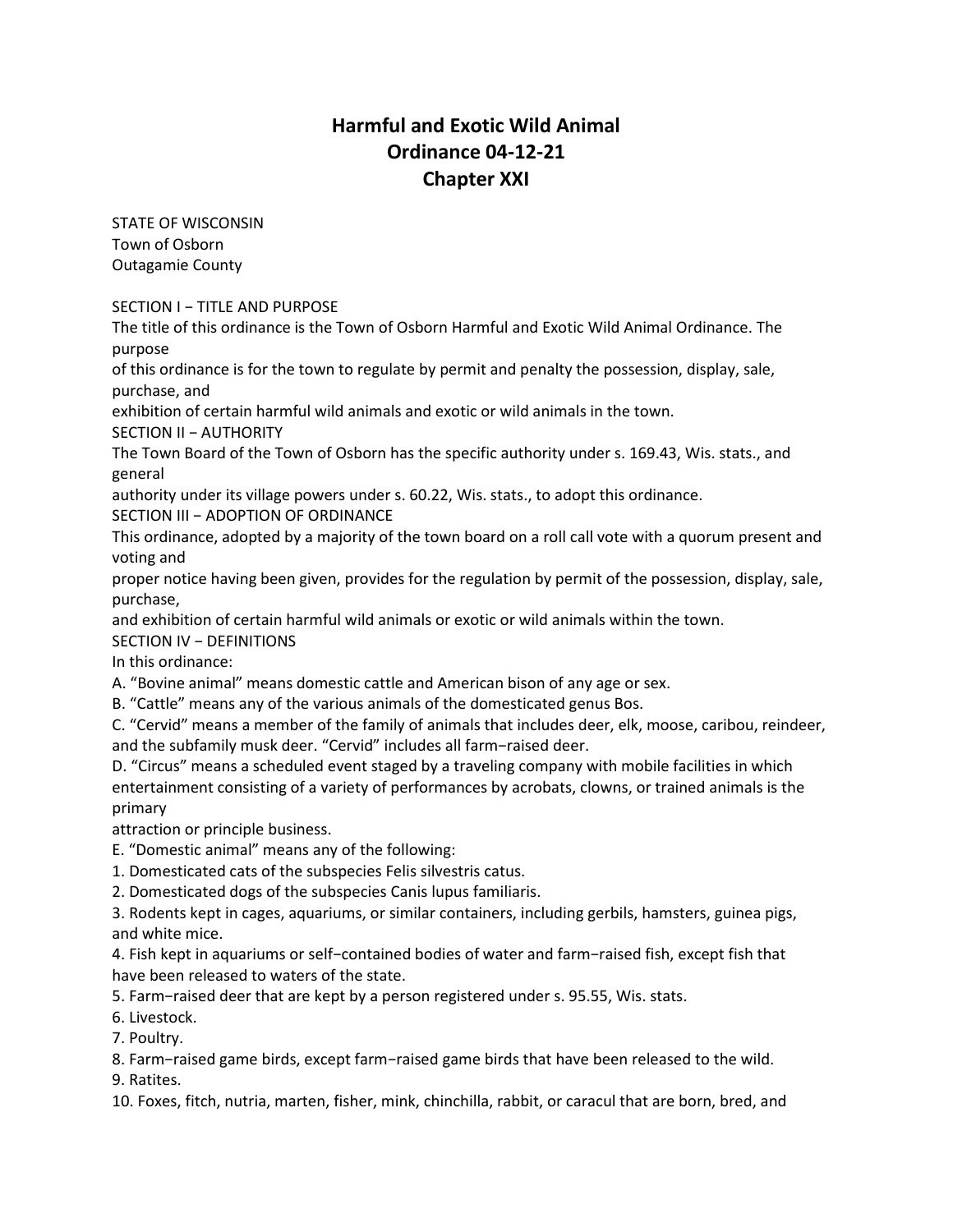raised in captivity and are not endangered or threatened species.

11. Pet birds.

12. Any other animal listed as a domestic animal by rule by the State of Wisconsin, Department of Agriculture, Trade and Consumer Protection.

F. "Equine animal" means a horse, mule, zebra, donkey, or ass.

G. "Exotic or wild animal" means any animal that is not a domestic animal and specifically includes all of the following:

1. Nonhuman primates and prosimians, including chimpanzees and monkeys.

2. Felids, except domesticated cats of the subspecies Felis silvestris catus, including lions, tigers, and other felids generally referred to as big cats;

3. Canids, except domesticated dogs of the subspecies Canis lupus familiaris, including foxes not born, bred, and raised in captivity, and all wolves, coyotes, and wolf hybrids.

4. Ursids, including all bears.

5. Elephants.

6. Crocodilians, including alligators and crocodiles.

7. Marsupials, including kangaroos, wallabies, and opossums.

8. Hippopotami.

9. Rhinoceroses.

10. Hyenas.

11. Mustelids, except domestic ferrets, including skunks, otters, and badgers.

12. Procyonids, including raccoons and coatis.

13. Dasypodidae, including anteaters, sloth, and armadillos.

14. Viverrids, including mongooses, civets, and genets.

15. Reptilia over 12 inches in length,

including boa constrictors, pythons, and any other snakes.

16. Venomous reptilia.

17. Cervids, except farm−raised deer that are kept by a person registered under s. 95.55, Wis. stats.

18. Camelids, except South American camelids.

H. "Farm−raised deer" means a captive cervid, but includes a non−captive cervid that has an ear tag or other mark identifying it as being raised on a farm. "Farm−raised deer" does not include a cervid kept by an institution accredited by the American association of zoological parks and aquariums.

I. "Farm−raised game bird" means a captive bird of a wild nature that is not native. "Farm−raised game bird" does not include poultry or ratites, or birds kept pursuant to a license issued under ss. 169.15, 169.19, 169.20, or 169.21, Wis. stats.

J. "Harmful wild animal" means members of the family ursidae commonly knows as bears, the species Felis concolor commonly known as cougars, and any other animal designated as a harmful wild animal under Wisconsin Statutes, or by rule of the State of Wisconsin, Department of Natural Resources.

K. "Livestock" means bovine animals, equine animals, goats, poultry, sheep, swine other than wild hogs, farm−raised deer, farm−raised game birds, South American camelids, and ratites.

L. "Person" means an individual, partnership, firm, joint stock company, corporation, association, trust, estate, or other legal entity.

M. "Pet bird" means a psittacine or softbill that is not native, is not identified on the federal list of endangered and threatened species, and is not a migratory bird.

N. "Poultry" means domesticated fowl, including chickens, turkeys, and waterfowl, that are bred for the primary purpose of exhibition or producing eggs or meat. "Poultry" does not include ratites.

O. "Possess" means to own, control, restrain, transport, or keep.

P. "Public zoo or aquarium" means a zoo or aquarium that is an accredited member of the American Zoo and Aquarium Association.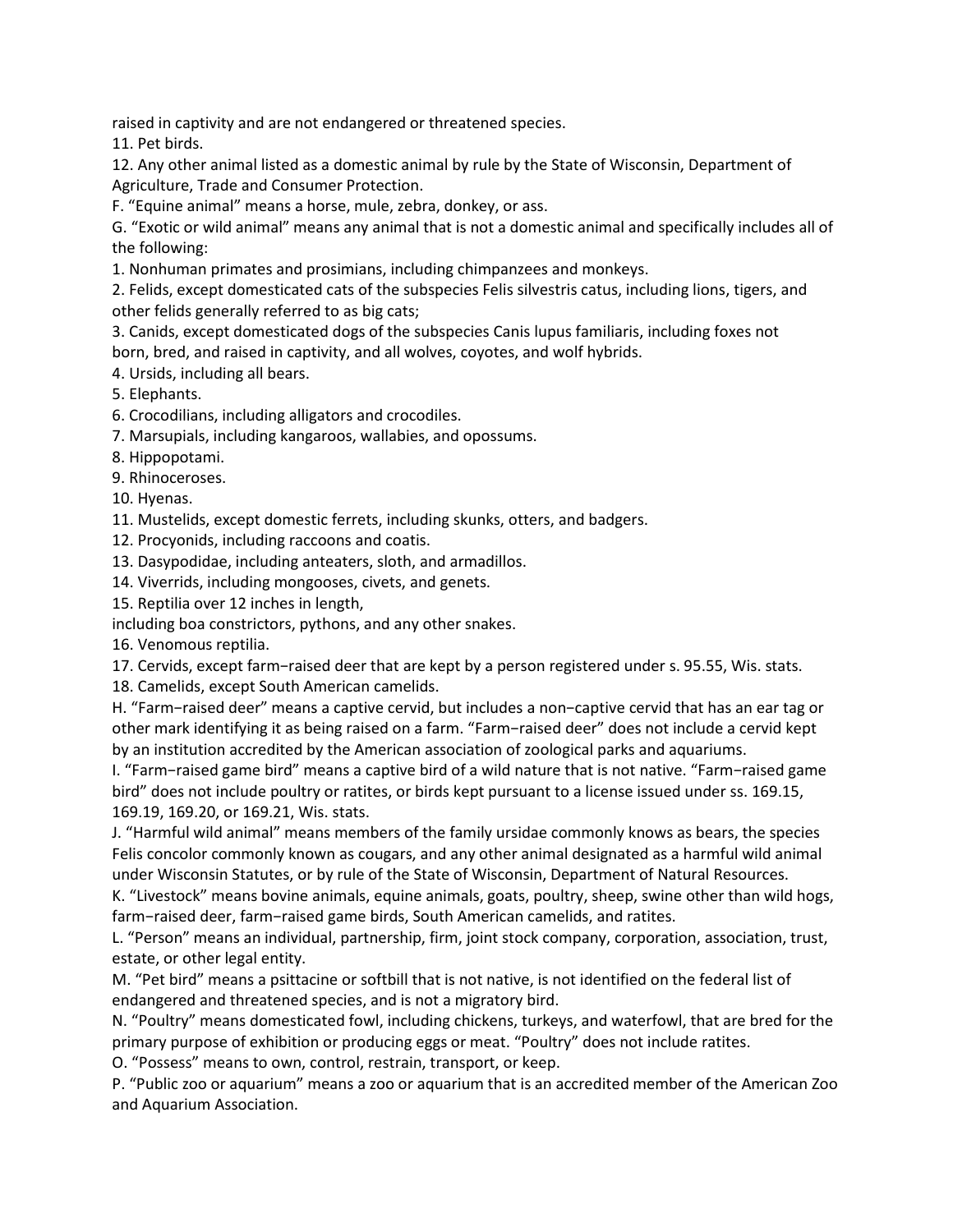Q. "Ratite" means a member of the group of flightless birds that includes the ostrich, emu, cassowary, kiwi, and rhea.

R. "Self−contained body of water" means a body of water that has no inlet from or outlet to a natural body

of water, except that it may have pipes or similar conduits to put in or withdraw water that are equipped

with barriers that prevent the passage of fish between the body of water and the other waters of the **State** 

of Wisconsin.

S. "South American camelid" means a llama, alpaca, vicuña, or guanaco.

T. "Town" means the Town of Osborn, Outagmie, County, Wisconsin.

U. "Town board" means the board of supervisors for the Town of Osborn,Outagamie County, Wisconsin, and includes designees of the board authorized to act for the board.

V. "Town clerk" means the clerk of the Town of Osborn,Outagamie County, Wisconsin.

W. "Veterinarian" means a person who is licensed in the State of Wisconsin to practice veterinary medicine under chapter 453, Wis. stats., and who is certified under rules promulgated by the Department of Agriculture, Trade and Consumer Protection.

X. "Wis. stats." means the Wisconsin Statutes, including successor provisions to cited statutes. SECTION V − SUBDIVISION AND NUMBERING OF THIS ORDINANCE

This ordinance is divided into sections designated by uppercase Roman numerals. Sections may be divided into

subsections designated by uppercase letters. Subsections may be divided into paragraphs designated by numbers. Paragraphs may be divided into subdivisions designated by lowercase letters. Subdivisions may be

divided into subdivision paragraphs designated by lowercase Roman numerals. Reference to a "section," "subsection," "paragraph," or "subdivision" includes all divisions of the referenced section, subsection, paragraph,

or subdivision.

SECTION VI − AUTHORIZED POSSESSION

A. The following persons may possess exotic or wild animals in the town:

1. A person licensed by the State of Wisconsin, Department of Natural Resources under chapter 169, Wis. stats.

2. A veterinarian, for the purpose of providing medical treatment to the animal.

3. A public zoo or aquarium, with a permit issued by the town.

4. A circus, with a permit issued by the town.

5. A person authorized by the State of Wisconsin, Department of Natural Resources for the possession of the specific type of harmful wild animal or exotic or wild animal in the town;

B. Except as provided in subsection C, any person not included in Subsection A may possess in the town an exotic or wild animal only with a permit issued by the town board under the specific conditions established by the town board.

C. A person is exempt from holding a license or other approval under s. 169.04 (4), Wis. stats., or any permit from the town, to possess live native wild animals, if these wild animals are not endangered or threatened species and are any of the following:

1. Arthropods.

- 2. Chipmunks.
- 3. Pocket gophers.
- 4. Mice.
- 5. Moles.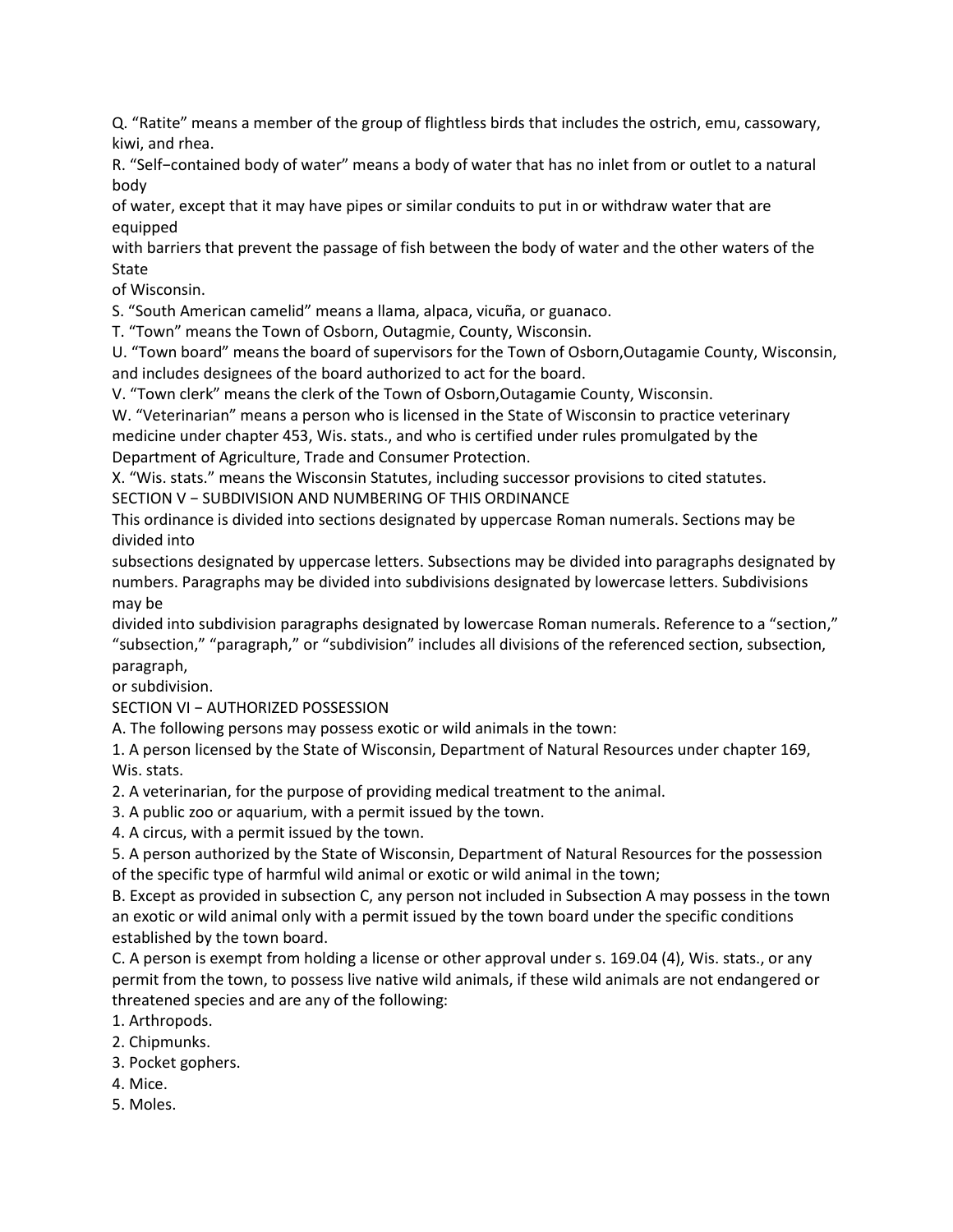- 6. Mollusks.
- 7. Opossums.
- 8. Pigeons.
- 9. Porcupines.
- 10. Rats.
- 11. Shrews.
- 12. English sparrows.
- 13. Starlings.
- 14. Ground squirrels.
- 15. Red squirrels.
- 16. Voles.
- 17. Weasels.

## SECTION VII − EXHIBITION OF CERTAIN ANIMALS

A. No person may without a permit issued under Section VIII display in the town for the purpose of public

viewing any exotic or wild animals or harmful wild animals.

B. This section shall not apply to any of the following:

1. Persons that have received a license or authorization from the State of Wisconsin, Department of Natural Resources under chapter 169, Wis. stats.

2. A public zoo or aquarium, with a permit issued by the town board.

- 3. A veterinarian, for the purposes of providing medical treatment to the animal.
- 4. A circus with permits issued by the town board.

SECTION VIII - PERMITS

A. No person may exhibit, possess, sell, or purchase an exotic or wild animal or harmful wild animal in the

town without a written permit from the town board.

B. The applicant for a permit shall submit an application that contains all of the following:

1. The name of the applicant, any agent of the applicant, and the owner of the premises where the exotic or wild animal or harmful wild animal will be exhibited, possessed, sold, or purchased, if different from the applicant.

2. The address of the premises where the exotic or wild animal or harmful wild animal will be exhibited, possessed, sold, or purchased.

3. The business and residential telephone number of the applicant, the business and residential telephone number of any agent of the applicant, and the business and residential telephone number of the owner of the premises where the exotic or wild animal or harmful wild animal will be exhibited, possessed, sold, or purchased, if different from the applicant.

4. The age of the applicant and of the owner of the premises where the exotic or wild animal or harmful wild animal will be exhibited, possessed, sold, or purchased, if different from the applicant.

5. The legal description of the premises where the exotic or wild animal or harmful wild animal will be exhibited, possessed, sold, or purchased.

6. The manner, if any, of keeping the exotic or wild animal or harmful wild animal.

7. The type and number of wild animals or harmful wild animals, if more than one, that will be exhibited, possessed, sold, or purchased.

8. Any other items requested by the town board in writing.

C. No permit for the display, possession, sale, or purchase in the town of an exotic or wild animal or a harmful wild animal shall be issued by the town board until a public hearing is held by the town board on the application for a permit. The town clerk shall publish a notice of hearing as a class 2 notice under chapter 985, Wis. stats., the cost of which shall be paid by the permit applicant. The town board may,